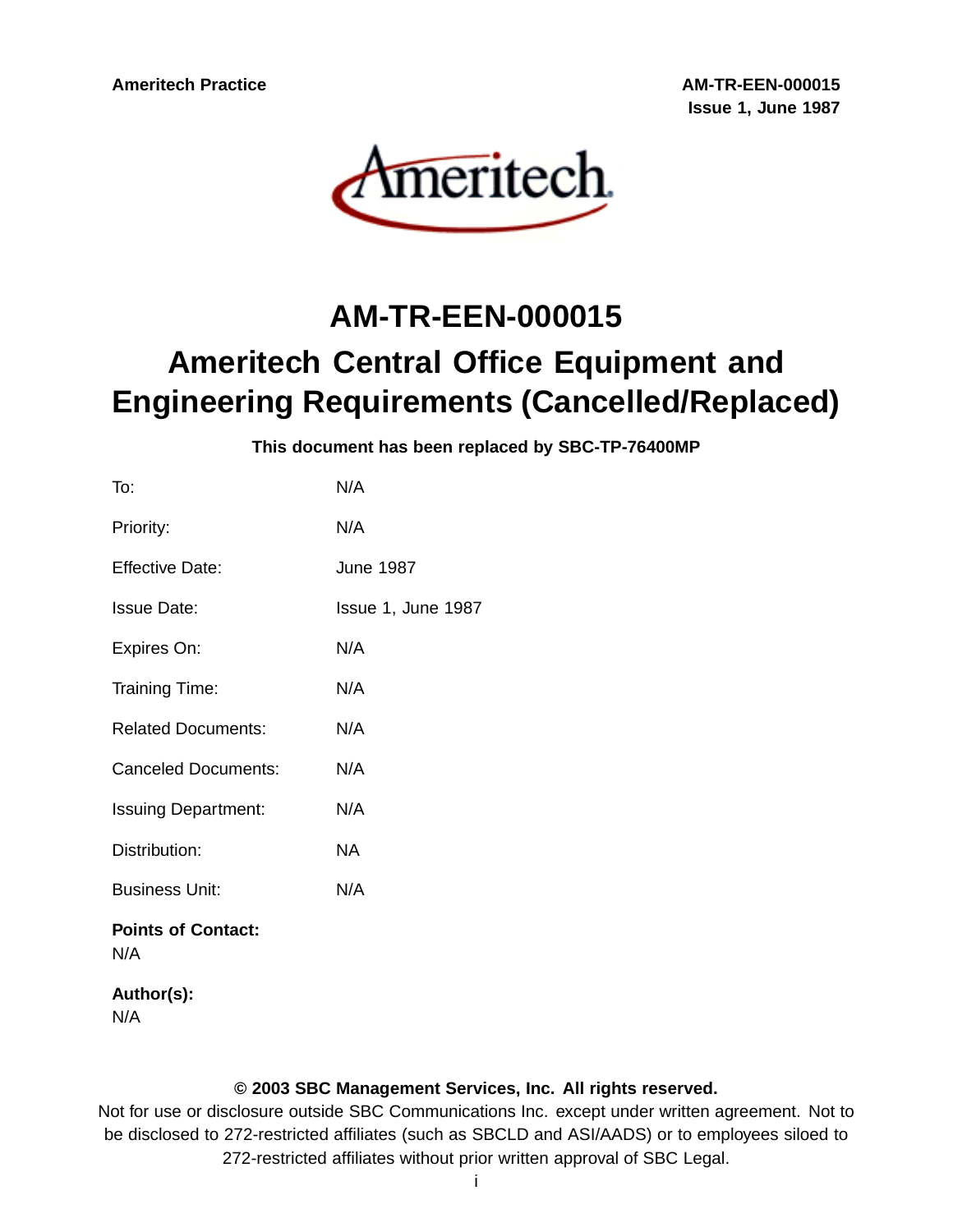#### **Ameritech Practice AM-TR-EEN-000015**

# **Table of Contents**

[1](#page-2-0). General 1. Seneral 1. The seneral contract of the seneral 1. The seneral contract of the seneral 1.

# **© 2003 SBC Management Services, Inc. All rights reserved.**

Not for use or disclosure outside SBC Communications Inc. except under written agreement. Not to be disclosed to 272-restricted affiliates (such as SBCLD and ASI/AADS) or to employees siloed to 272-restricted affiliates without prior written approval of SBC Legal.